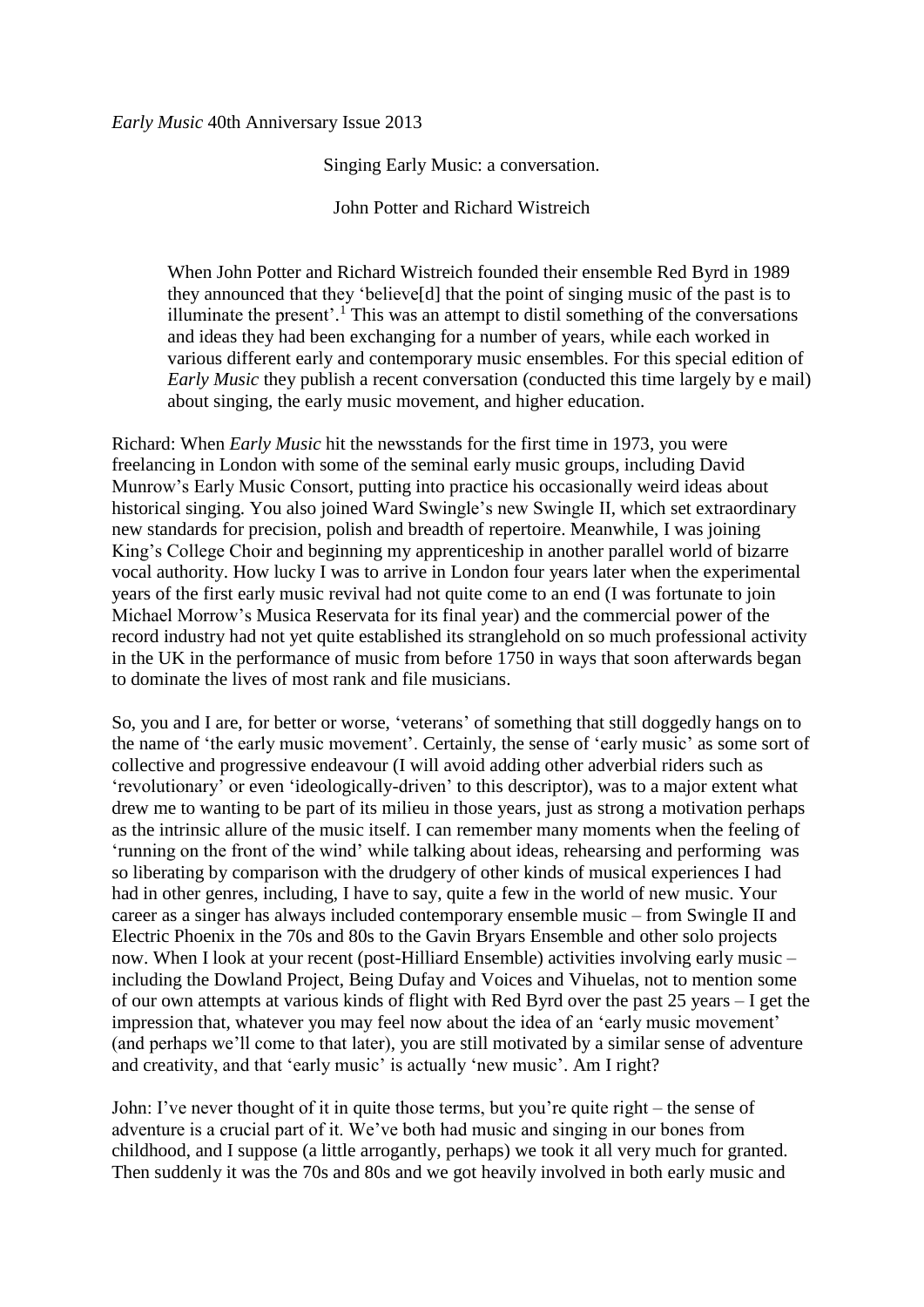the vocal *avant-garde*. They seemed to be two sides of the same coin, and it was the almost visceral excitement of engaging with the (to us) musical unknown that was common to both. Yes, you're right – 'early music' was also the new music; very similar to the progressive rock movement that was happening at the same time. And all three musics – prog rock, early music and the *avant-garde* were in a sense revolutionary – all those involved had a real stake in the process and unlike our rather disciplined musical childhoods no one told us what to do – we had to invent not only the result but the complete process. I suspect we were never either true 'early musicians' nor proper avant-gardists – it was the bits that were common to both that did it for us then. But there's one significant aspect of early music which made it for me the true 'new' music: the *avant-garde*, however challenging and experimental, was (just like the music we'd been brought up on) the composer's (or the conductor's) music. In early music the composers were all dead, so they couldn't own the music like a living composer. There were no rules or conventions, and trying to figure out what a 'score' meant could be an intoxicating collaborative experience. You realised that unlike 'normal' music you couldn't just perfect an 'interpretation' because you had no idea of what you were aiming at. That was the real revolutionary moment for me: the idea that there could be an infinite number of possible performances, some good, some less good, but each one different from the one before and valid in its own right. It was then only a short step to realising that the roles of composer and performer were much more blurred before the twentieth century. You can tell Stravinsky or Schoenberg are great composers just by looking at their scores; Monteverdi's music doesn't work that way – it needs performers to bring it to life. And the further back you go, the more equal becomes the creative relationship between composer and performer.

Richard: This resonates with another a second 'rush of excitement', when it began to dawn on me that the overwhelmingly score-based 'historical musicology' I encountered as a performer – which, for better or worse was (and remains in some quarters) the self-appointed parent and guardian of early music performance – might well be both challenged as the dominant epistemology and then redirected in the light of the knowledge that I (and many others) had acquired in the process of our own experience of actually having prepared and performed so much of it. I felt that a lot of the music-making I found myself involved with was still stuck in what you so rightly signal as characterized as a poverty-stricken paradigm of 'the performer as interpreter of musical scores', rather than as co-creator or re-creator. In the late 80s, after more than ten years on the road with various ensembles, and while continuing to work pretty well full-time as a jobbing freelance, I rather nervously took myself back to university to try to make good at least some of my ignorance of the history of Renaissance music and music theatre. My motivation for this academic return was, perhaps, a realisation that notwithstanding my good fortune to have started in the early music trade under the guidance of some notable challengers of orthodoxy, whose innate heterodoxy appealed to me as I sought to shake off the shackles of the negative aspects of an Oxbridge collegiate training (and here I would single out Andrew Parrott as one of the most significant for me at the time), I still could not quite see the point of performing music either just in order to reveal and demonstrate 'historical correctness', however hedged around by disclaimers and provisionalities such claims might be, or simply to make a new case for the existing canon and its expansion to embrace lots more works. Not that I mean to suggest that there was not much heartfelt, meticulously researched, and sometimes inspiring and ear-opening musicmaking on the way, only that its inherent claims to supra-audible authority seemed so often unfounded in genuine experimental process.

John: I remember a time (after a Red Byrd gig in the Birmingham Early Music Festival) when we were both prodded into coming out as musicologists. We were ambushed! We once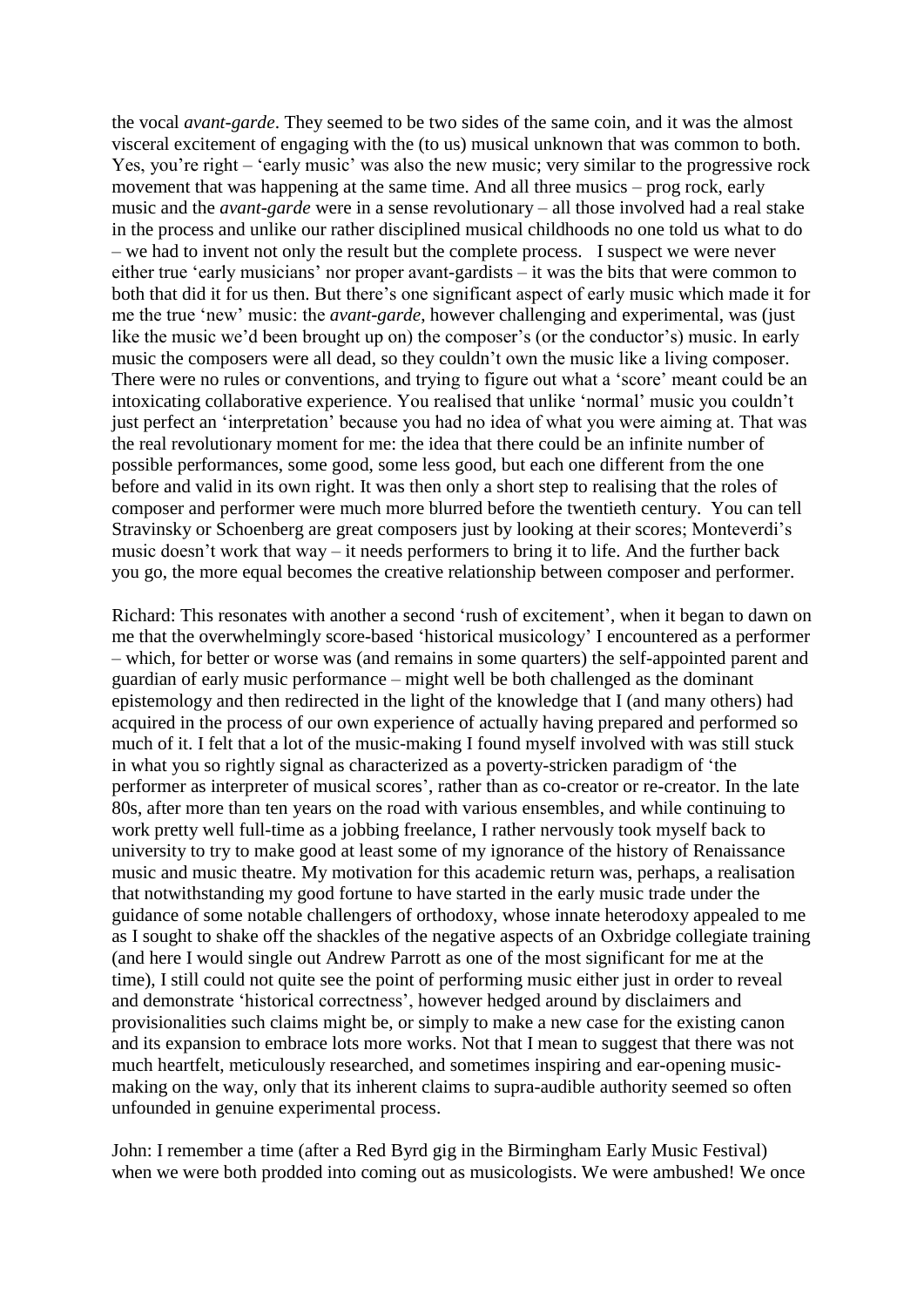drew up a list of academic terms that we'd never use in our own writing (I think it included 'epistemology...). I also engaged with critical theory while doing my PhD, and although I enjoyed it as an intellectual challenge (and still do) it didn't seem to have anything much to do with real musical life. I'd performed well enough before I came across all those words ending in 'ology'. I also think of myself as a historian, and I also find abstract historical musicology too often divorced from the likely historical reality. The early music movement has never had much connection with the shambolic, messy, and just plain confusing nature of historical reality (which is where the real excitement is for me). The 'composer's intention' charade was an intellectually lazy concept that enabled musicians, record companies and audiences to bypass history altogether. There have of course beenexamples of more productive collaborations between musicologists and performers, particularly where the materials themselves are so open in the first place that there is no alternative to an experimental and highly creative approach: Red Byrd's Parisian organum project with Mark Everist (whose story is told from Mark's side elsewhere in this issue) springs to mind. It didn't help, either, that institutions had discovered the non-concept of 'excellence' at about the same time (so much easier to be excellent in determining what Bach or Monteverdi might have wanted rather than speculate on what they actually got). It's a shame that early music was hijacked by musicology, making so much of it the preserve of an elite (who, as you imply, were too often barking up the wrong organological tree). It's no coincidence that there's very little sign of Lean Methodology in early music: Lean Musicology, Lean Pedagogy? Slim it all down and make sure it all has performative value.

Richard: Not content with more than forty years of seemingly indefatigable performing and encouragement of other musicians, including many years of service in a series of international super-groups that has involved, besides all the live performance, incalculable hours waiting around in airports, probably thousands of hours in recording studios and freezing churches, as well as plenty in libraries, you have also been (and continue to be) a prolific researcher and writer about singing in the past and the present, not least in your latest book *A History of Singing*, written jointly with Neil Sorrell. <sup>2</sup> One thing that has characterized your developing analyses of the concept of singing as both a technical and a social phenomenon ever since *Vocal Authority*<sup>3</sup> through to recent contributions to various Cambridge *Histories* and *Companions*, has been a deep-seated sense that as there can never be 'historical singing' based on evidence that predates recording, this therefore renders the institutionalization of the teaching of early music either pointless or worse – damaging to creativity. Most recently, in *A History of Singing*, you have written 'the history of classical singing for the last hundred years or so has been one of stasis – small, frozen repertoires perpetuated by conservative teaching regimes focusing on the abstract pursuit of excellence rather than creativity'.<sup>4</sup> I have, like you, spent many recent years working in academic institutions, including a lengthy spell with the title of 'Professor of Singing (Early Music)' in a German conservatoire and I can think of many reasons for agreeing with you (and a few for disagreeing).<sup>5</sup> But to put the question perhaps rather bluntly: do you think that singing that is informed by historical knowledge is firstly valid; second, can it be taught; and third, could institutions be changed in any way to make such an endeavour possible?

John: There's no question about the validity of historical knowledge: everything is informed by its past to some extent. For early musicians the question (for those inclined to ask it) was what should be recovered from the past and what left in dignified obscurity. So the connection between early music as a concept and history as reality has always been ambivalent (to say the least). It all begins to unravel when we try to grapple with nineteenth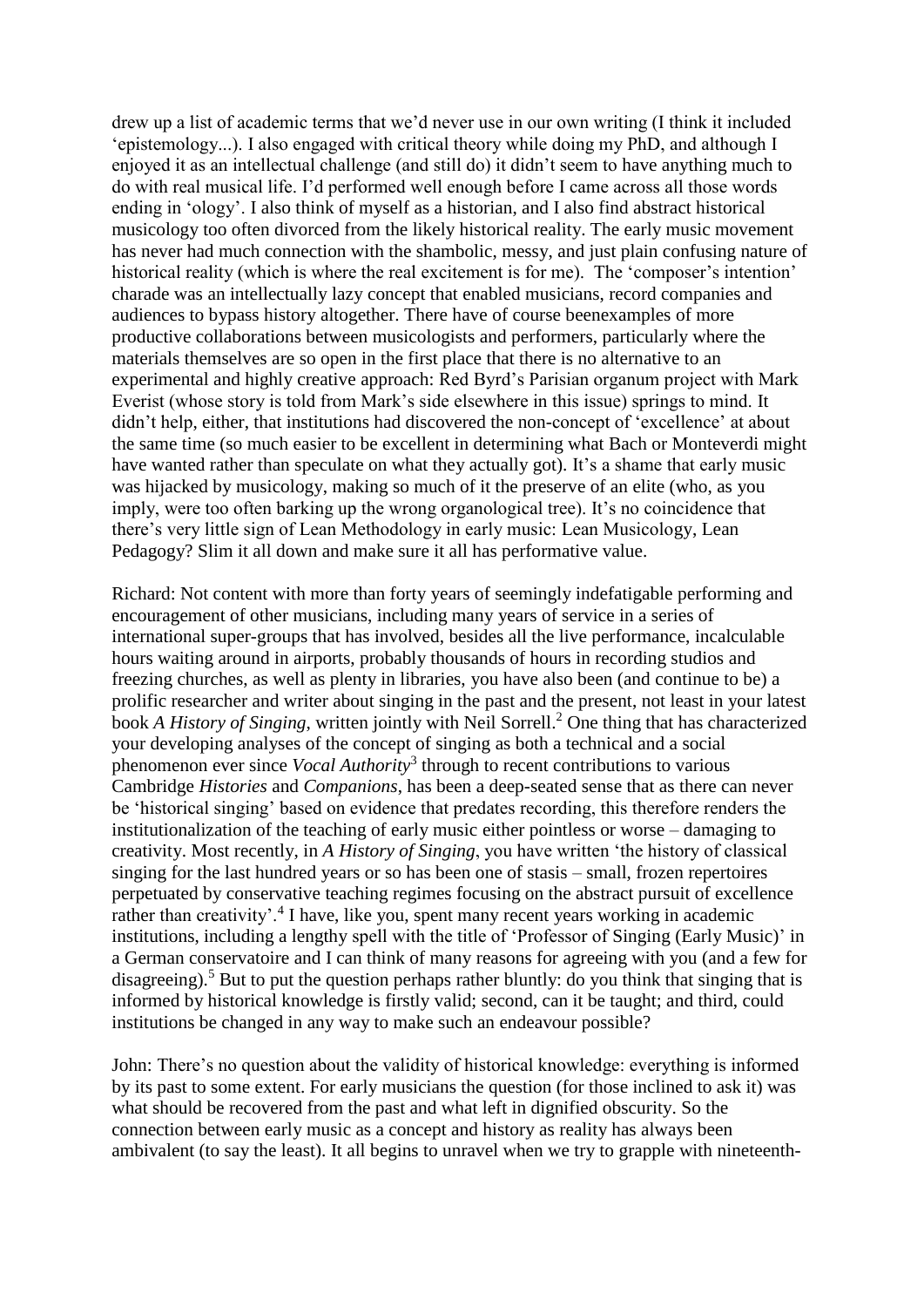century music, as early music's own ideology and beliefs come up against the reality of the first recordings.

Richard: Indeed – in 2002 you and I took part in the annual three-day symposium on historical performance practice at the Schola Cantorum in Basel. These events have been bringing performers and musicologists together to debate different topics for the past 35 years; their proceedings are subsequently published in the *Basler Jahrbuch für Historische Musikpraxis*. Quite significantly, I think, this was the first time that the series had turned its attention to the question of singing since the inaugural event in 1977 (which focused solely on medieval song and legacy of the Studio der Frühen Musik). I sensed that the subject has been assiduously avoided at the Schola, as it has been everywhere else where 'historical performance' is taught in conservatoires, in favour of the far safer ground of questions of organology, musical sources, historical documents, even hand gestures – indeed anything rather than deal with the elephant that has been hanging around in the early music movement's room, probably ever since Mendelssohn brought in soloists from the opera house to sing in his revival of the St Matthew Passion in 1829.

John: In my presentation at Basel, I played some recordings of Adelina Patti, whose extravagant *portamento* caused the assembled company much amusement. "Do you teach nineteenth-century performance style and technique", I asked? "Of course we do". "Does it sound like that?" "Of course it doesn't" came the reply. There was a collision between the expectations generated by thirty years of early music, and the apparent awfulness of actual history. And a nagging feeling that we might have got something wrong somewhere. The truth is we invented the early music vocal sound based on what we wanted it to be like, and on the voices of a small number of singers with particular talents. The small-scale, refined, straight, disciplined early music singing that we were used to came out of nowhere (or perhaps the head of David Munrow!): it wasn't the product of research (and you won't find any evidence for it in the literature). Even when singers began to look at pedagogical sources and so on, they (we) chose to ignore those bits that didn't fit the model we had in our heads. An entire pedagogy was developed by people who claimed to know how seventeenth or eighteenth century singing was supposed to go, but whose knowledge was based mostly on their own experience of the late twentieth century early music movement, rather than an understanding of the sources. The huge success of early music recordings then made it impossible to go back and start again. There's nothing wrong with the results, incidentally, it's just that it's misleading to use a term like 'historically informed'.

The earliest early musicians (like us) were self-taught, and both you and I were among those who once called for early music singing to be taught in music colleges on a par with the opera singing which increasingly came to dominate conservatory thinking in the late twentieth century. With hindsight, I think this was a mistake, as the industrial approach to opera singing is now applied to early music. For singers, conservatoires essentially remain opera factories, but many now have another production line which claims to produce early music singers as well. They can produce very competent performers who all nevertheless sound rather similar (and in such quantity that many of them won't find work). Music educational institutions are programmed to deliver teaching. This is something of a paradox for those of our generation who weren't taught, and it highlights the fundamental difference between teaching and learning. You can teach the basics of singing (it doesn't take long) but after that, historical singing is a matter of research. Research is learning – you can't teach it. Universities don't help either as they seem to think that teaching and research are umbilically linked to each other: they aren't. If institutions are going to do more than just reflect political and financial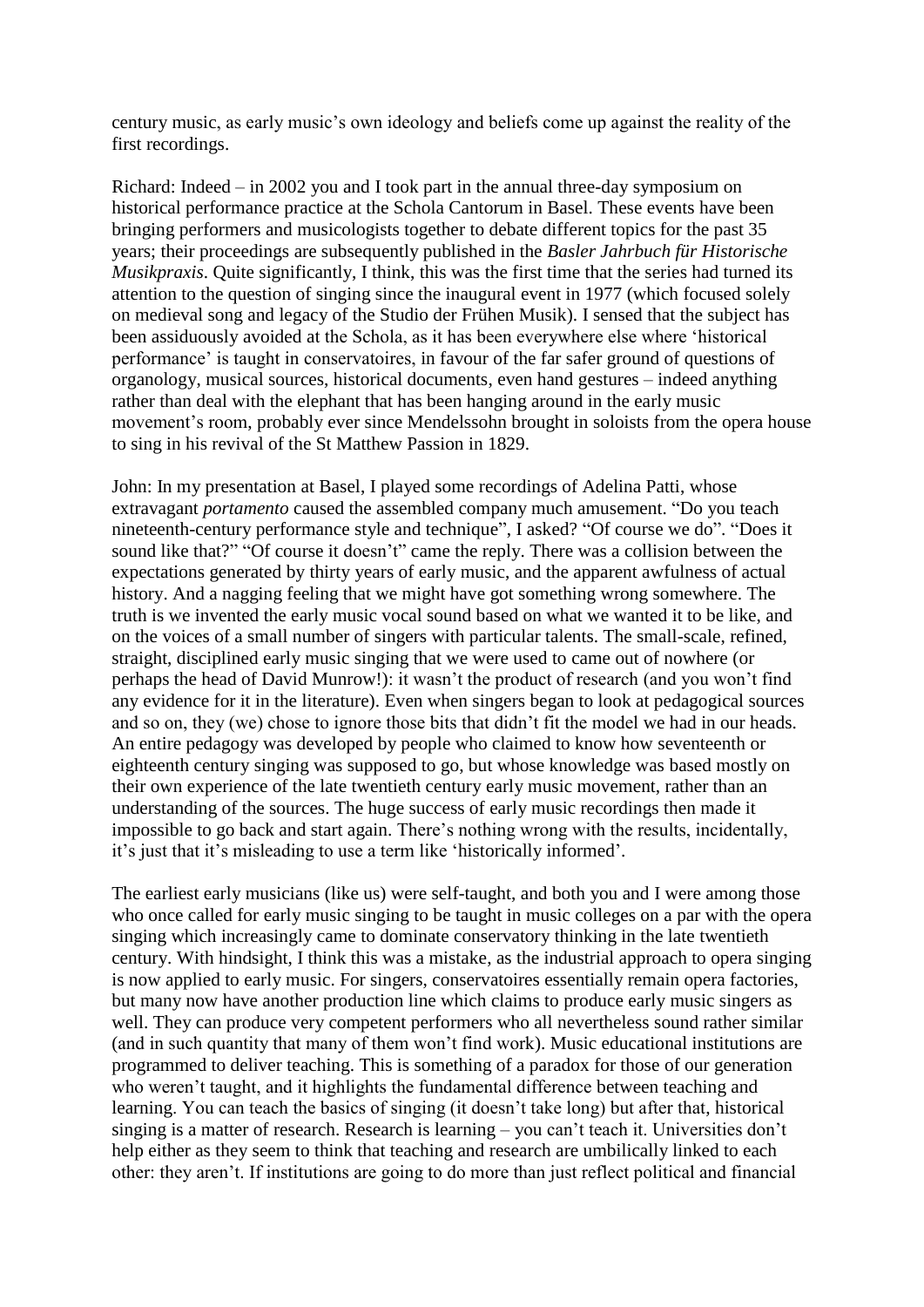realities there has to be a basic shift from teaching to learning. They need to become places where learning is enabled by individual research, not disciplined by teaching schedules. There is a role for teachers, but as consultants perhaps rather than gurus.

I jumped off the academic tree in terminal frustration, but you've gone from being a German Professor of Singing to a British university lecturer to a fully-fledged academic Professor in a conservatoire, and I can't help thinking you're going to say it's all very well for me to rant on, but you actually have to deal with these issues at the sharp end...

Richard: In fact, I agree with most of your points. Institutions which educate musicians are in urgent need of radical reform at just the time when this is less likely to happen than at any time in the past 40 years, because in the coming period of devastating attack and retrenchment in higher education, conservatoires and universities (in the UK at least) will probably feel the need to batten down the hatches and wait for the storm to pass. Nevertheless, the conservatoire where I teach (the Royal Northern College of Music in Manchester) has been persuaded by the idea that the best way to open the eyes and ears of young musicians to the thrill of playing music from before about 1750, with which even today most of them have never had more than the most cursory contact other than the odd bit of Bach (mainly because too many have spent their young adulthoods alone in small practice rooms perfecting their ability to reproduce the canon), is not to create more specialist courses in early music and certainly not to try to persuade them to choose historical instruments over modern. Rather, with the limited resources at its disposal, it will do its best to let the students work with as many interesting professional 'early' musicians as possible and support them to make their own experiments and find solutions, just as they do with contemporary music of all kinds. Thus, I certainly do not think there should be some specific, professionally definable specialism called 'early music singer'; nor would I any longer attempt to try to invent a course that would educate a young student to become one (having tried for twelve years in another conservatoire). But equally, the concepts of 'opera singer' or 'musical theatre singer' are to my mind, other anachronisms that need to be prised out of the curriculum of conservatoires and stage schools as soon as possible.

It may be that in the decade between 2002 – when you wrote 'When we talk of historically informed performance, we are informing ourselves of an ideal which may have had no basis in reality'<sup>6</sup> – and 2012, the idea that there can be no 'historical performance' is no longer just a debating point among philosophers of the post-modern but has truly permeated at least parts of the professional world of performance. But this could, ironically, mean that the new idea of a 'valueless' approach to the performance of early music may have made it easier for musical directors to impose their often dubiously-founded orthodoxies on new generations of young singers, who feel they must toe the line to get into paying work and hold on to it. What worries me is that all that self-empowerment that we gained by informing ourselves – at a time when, as you rightly say, we had no alternative – will pass young singers in conservatoires by, as they battle to find their own voices in what is in many ways a more deeply conservative classical music scene than it was in the early seventies.

John: It's good to hear the positive case for a broader approach to pedagogy, and let's hope it's replicated elsewhere and does indeed generate a sense of self-empowerment. In a sense, the bolshie early music teenager has become the genteel grown-up success story. But let's hope it grows old a bit more disgracefully.

|  |  |  |  |  | * * * * * * * * * * * * * |  |
|--|--|--|--|--|---------------------------|--|
|  |  |  |  |  |                           |  |